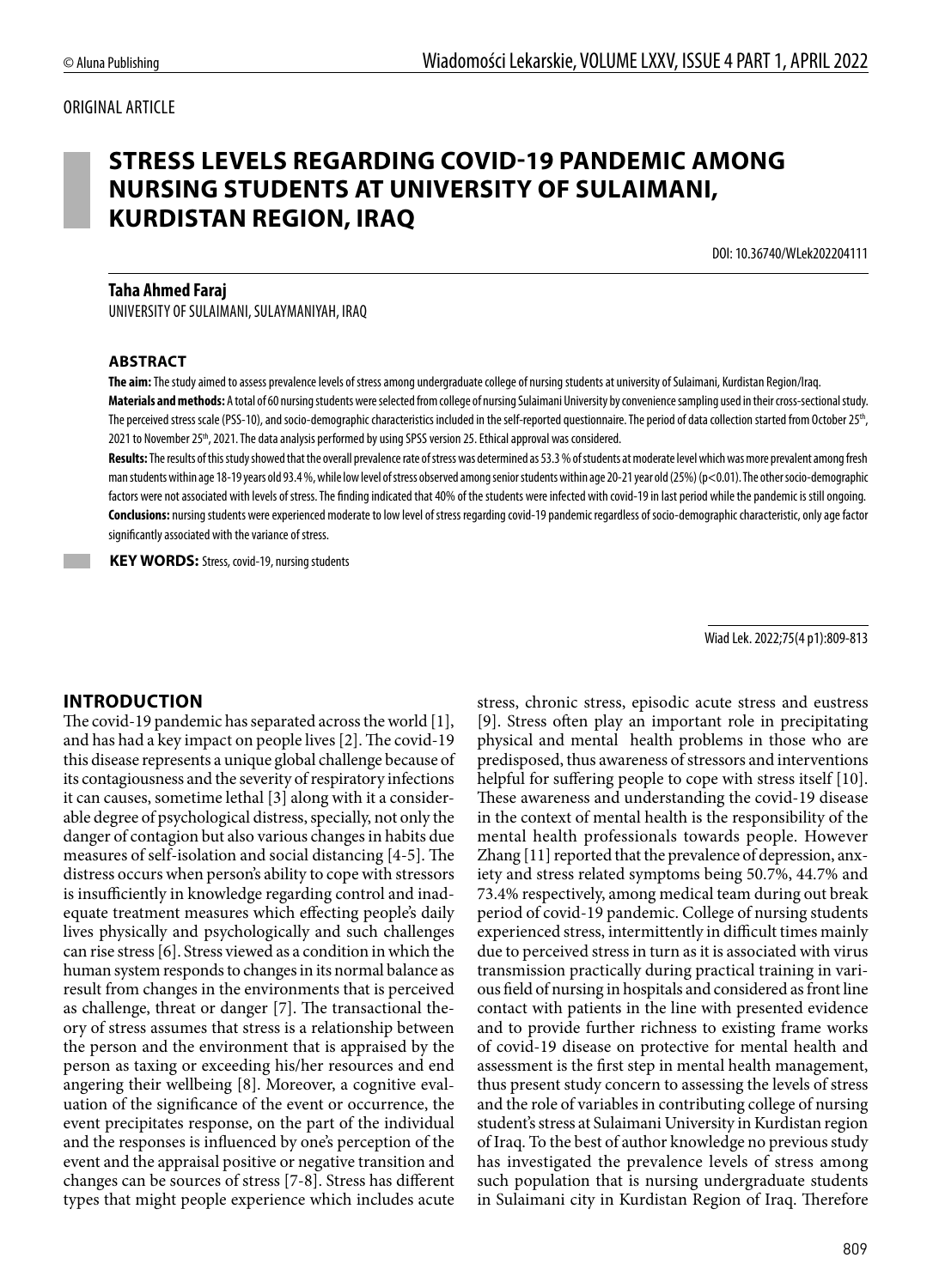this study is important to identify vulnerability of student to stress, and protective measure could be taken, hence to limit negative psychological outcome among such group of students.

# **THE AIM**

The study aimed to assess prevalence levels of stress among undergraduate college of nursing students at university of Sulaimani, Kurdistan Region/Iraq.

# **MATERIALS AND METHODS**

### STUDY DESIGN AND SETTING

Quantitative, cross-sectional design was carried out in college of nursing at Sulaimani University/Ministry of Higher Education and Scientific Research in Kurdistan Region/Iraq. The period of data collection started from October 25<sup>th</sup>, 2021 till November 25<sup>th</sup>, 2021.

### SAMPLE SIZE ESTIMATION

The G-power correlation model was used for estimating the sample size with a 95% confidence interval (CI) with medium effect of 0.5-0.8 power and level of significance p-value of 0.05. The total sample was calculated to be 60 undergraduate students in college of nursing.

### THE STUDY SAMPLE

Non-probability, convenience sampling technique was used to select 60 students were recruited from the college of nursing. The inclusion criteria for sample selection was the students agree to participate in this study, of both genders and about 15 students chosen in year first, second, third and fourth stage. The students who not interested to participate in this study were excluded.

# THE STUDY INSTRUMENT

A self-reported questionnaire was constructed as an instrumental tool for data collection. it consisted of three parts. The first part includes student's socio demographic characteristics. The second part related to the student's infected or not of covid-19 disease. The third part was the perceived stress scale (pss-10). It is 10-items self-report standardized instruments measuring the degree to which situation in one's life are appraised as stressful. Each item scored on a 5-point Likert scale (never=0, almost never=1, sometime=2, fairly often=3, very often=4). The total score is obtained by summing all items and the higher the score the grater the perceived stress. The score are obtained by reversing responses to the items 4, 5, 7 and 8, the scoring ranging from 0-60. The guidelines scores ranging were from 0-19 considered low stress, 20-39 considered moderate, and the score from 40-60 considered high perceived stress. The questionnaire was translated to Kurdish language through forward-backward procedure. The face validity of the questionnaire was determined through a panel of five experts, and reliability was determined by the computation of the interclass coefficient correlation by application of statistical package for social science program (SPSS-version 25), the result was 0.91 such estimation means the questionnaire be reliable.

# PROCEDURE OF DATA COLLECTION

The administration of the questionnaire takes between 25 to 30 mints to complete. The self-reported technique of data collection includes close-ended items. The students asked to answer each item by writing on the questionnaire without mention personal name.

# STATISTICAL ANALYSIS

The statistical data analyses were performed by using statistical package for social science software version 25. Descriptive statistics includes frequency and percentage and the inferential statistics includes chi-square  $\chi^2$ , fisher exact test are used to determine the significant relationship of socio demographic data with the level of stress among sample.

# **RESULTS**

A total of 60 undergraduate nursing students participate in this study. Table I showed the student's socio demographic characteristics.

The result in this table revealed that the student's age ranged from 18 to 26 years, the majority of them was single (91.7%) with sufficient economic status (63.3%) and about two third of them 60% living in dormitory during data collection. The result of the present, table (II) indicated that more than one third of the students (40%) infected with covid-19 during the past year.

According to the severity of stress among the students, the results in table II showed that slightly more than half of student (53.3%) had a moderate level of stress, 45% low levels, and very little proportion of the students (1.7%) had sever level of stress. Table III showed the association between socio demographic variables with severity levels of stress, the results revealed that there are no statistical significant relationship (p>0.05) between levels of stress with genders ( $p=0.336$ ), marital status ( $p=0.887$ ), economic status (p=0.347), residency areas (p=0.957), infection of covid-19 (p=0.769), while the age factor had a significant relationship with levels of stress (p>0.01).

Moreover, table IV indicated that moderate level of stress was more prevalent among nursing students 23.4% within age group 18-19 years compared to 11.7% of students within age 20-21 years, 18.4% of them within age group 22-23 years and 0% of students in age group 24-25 years, furthermore the result of this table showed that low level of stress was more prevalent among nursing students within age 20-21 years compared to other groups of students (Fisher exact test 0.025, p-value 0.01).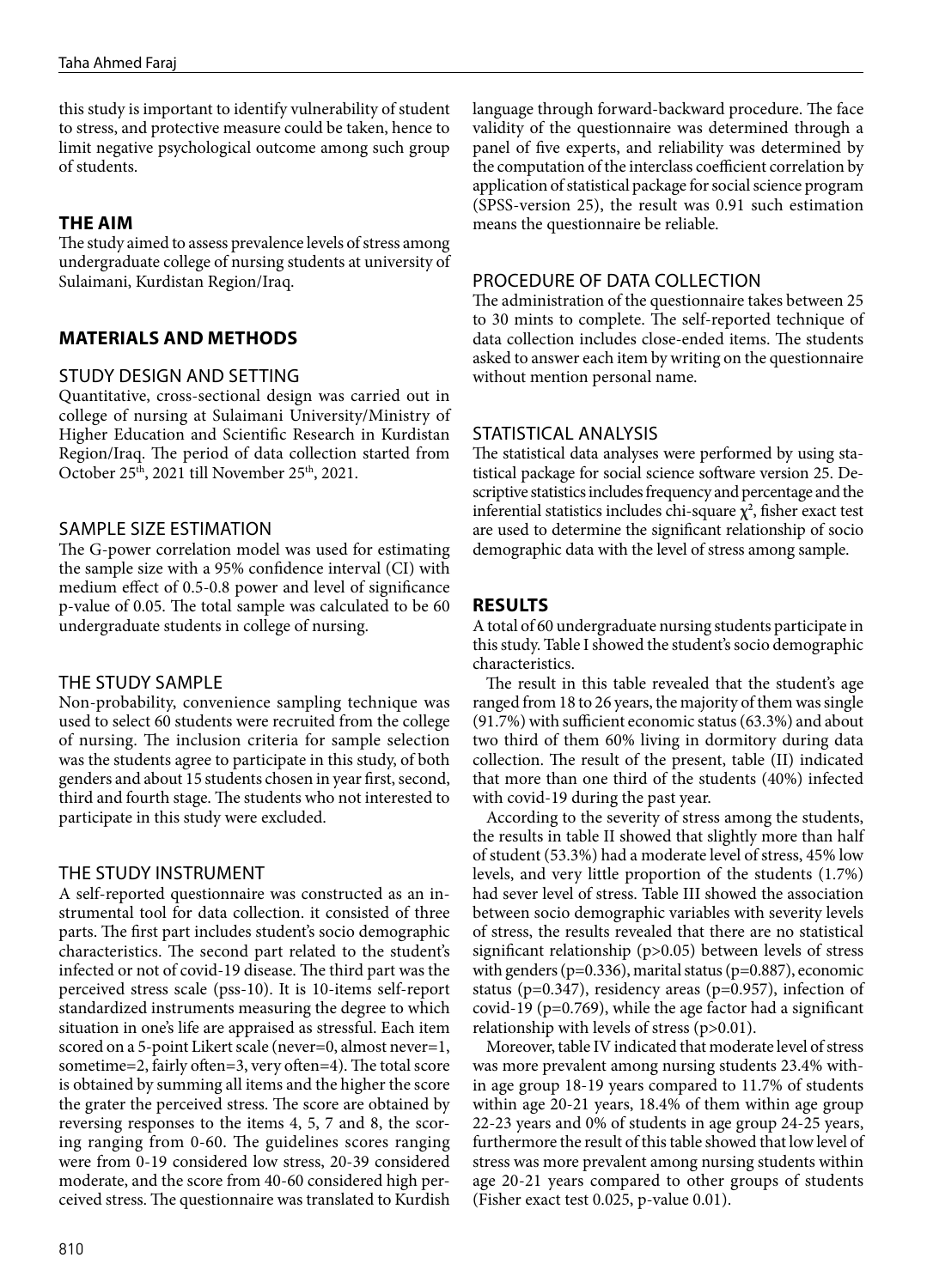|                        | <b>Characteristics</b> | F  | $\%$  |
|------------------------|------------------------|----|-------|
| Age                    | 18-19 years            | 18 | 30    |
|                        | 20-21 years            | 23 | 38.3  |
|                        | 22-23 years            | 17 | 28.2  |
|                        | 24-25 years            | 2  | 3.4   |
| Gender                 | Female                 | 30 | %50   |
|                        | Male                   | 30 | %50   |
| <b>Marital Married</b> | Married                | 5  | 8.3   |
|                        | Single                 | 55 | 91.7  |
| Economic status        | Sufficient             | 38 | 63.3  |
|                        | Barely-sufficient      | 21 | 35.0  |
|                        | Insufficient           | 1  | 1.7   |
| Residential area       | Urban area             | 31 | 51.7  |
|                        | Suburban               | 26 | 43.3  |
|                        | Rural                  | 3  | 5.0   |
| Current residency      | Current home           | 24 | 40    |
|                        | Dormitory              | 36 | 60    |
| Infected with          | Yes                    | 24 | 40    |
| covid-19               | No                     |    | 60    |
|                        | Total                  | 60 | 100.0 |

**Table I.** Student's socio-demographic characteristics

#### **Table II.** Distribution of the stress according to stress levels

|                     | -  |       |
|---------------------|----|-------|
| <b>Stress level</b> |    | $\%$  |
| Low                 | 27 | 45.0  |
| Moderate            | 32 | 53.3  |
| Sever               |    | 1.7   |
| Total               | 60 | 100.0 |
|                     |    |       |

**Table III.** Association between socio demographic characteristics with stress level of students

| <b>Variables</b>                   | <b>Fisher exact test</b> | p-value | <b>Sig</b> |
|------------------------------------|--------------------------|---------|------------|
| Age                                | 0.025                    | 0.01    | S          |
| Gender                             | 0.195                    | 0.336   | NS         |
| Marital status                     | 1.000                    | 0.883   | NS         |
| economic status                    | 0.797                    | 0.347   | NS         |
| Residence                          | 1.000                    | 0.957   | NS         |
| Stage year                         | 0.663                    | 0.520   | ΝS         |
| Infected with<br>covid-19 pandemic | 0.343                    | 0.764   | ΝS         |

S= significant

NS= non-significant

### **DISCUSSION**

The result of this study showed that the overall prevalence rate of stress levels was determined as 53.3% at moderate level in most general sense, stress is a condition that results when person-environment transaction lead the person to perceive a discrepancy, whether read or not, between the demands of situations and biological, psychological or social resources of the person [12] moderate level often encounter in something new or exciting, dangerous and hazard situations and sometimes lead to mental health problems of don't manage. This finding was similar to other previous studies [13-15] who reported that health professionals including nurses may be more impacted consequences of the covid-19 pandemic including psychological and physiological responses such as anxiety, stress, depression, and fear particularly among staff that were on the front line. This result on the line of study carried out by [16] showed that health professionals (n=906) who participated in a survey head moderate to severe depression and moderate to extremely severe stress. Moreover the result of this study indicated that 40% of the samples were infected by covid-19 disease during last period. This finding suggested that nursing students are also most vulnerable population group of covid-19 infection, and thus presence of stress may be attributed of being infected or transferred to their family members and other people. Machado et al supported the result of this study and pointed that in previous meta-analysis study showed that forty-three articles were reported the presence of symptoms or mental problems the covid-19 pandemic, especially the most vulnerable populations group in elderly and health professionals [1]. Furthermore, the results of the current study revealed that moderate level of stress was significantly more prevalent among students within age group  $18-19$  years  $(28.4\%, p > 0.01)$  as this group of students represented freshman students while low level of stress more prevalent among students with in age 20-21 years (25%) which may be represents scientific nursing students, as compared to other age groups (table IV). This finding was in agreement with some like

| Table IV. Association between age groups with stress level |  |  |
|------------------------------------------------------------|--|--|
|                                                            |  |  |

|           | <b>Stress levels</b> |      |                 |       |              |      |
|-----------|----------------------|------|-----------------|-------|--------------|------|
| Age group | Low                  |      | <b>Moderate</b> |       | <b>Sever</b> |      |
|           |                      | $\%$ |                 | $\%$  |              | $\%$ |
| 18-19     | 4                    | 6.7  | 14              | 23.4% | $\Omega$     | 0%   |
| $20 - 21$ | 15                   | 25   |                 | 11.7% |              | 1.7% |
| $22 - 23$ | 6                    | 10   | 11              | 18.3% |              | 0%   |
| 24-25     |                      | 3.3  | 0               | 0%    | $\Omega$     | 0%   |
| Total     | 27                   | 45%  | 32              | 53.3% | 1.0          | 1.7% |

Fisher exact test  $= 0.025$ , p-value 0.01, significant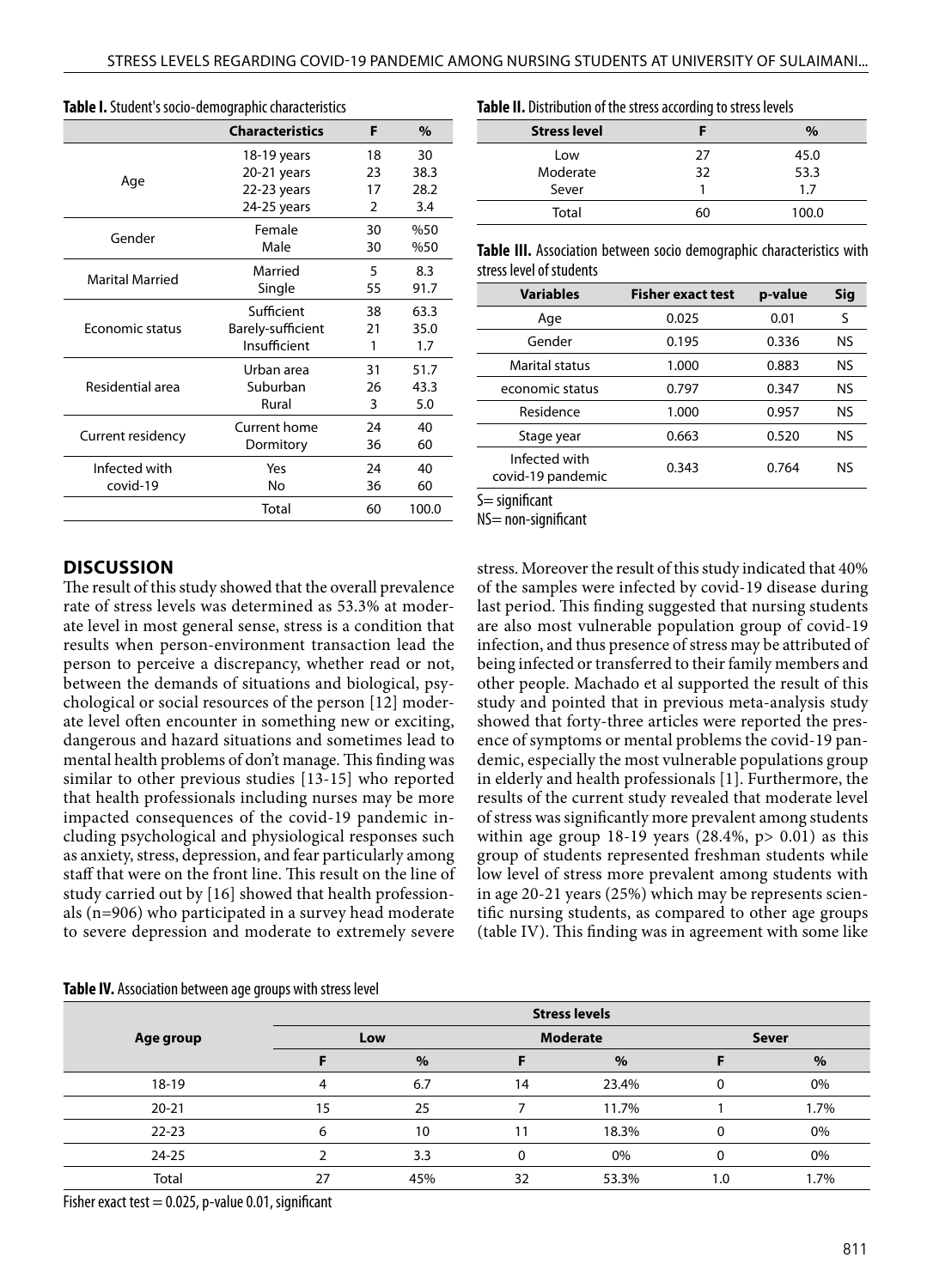studies which reported that age consider independent variable associated with the variance levels of stress [17- 18] furthermore, the result of this study showing that there was no significant association with stress levels with marital status, economic status, residential area, current residency and state of infection with covid-19 [19]. This result may be due to that covid-19 pandemic affected students regardless of most of their Sociodemographic characteristics, or the current finding may attributed to methodology and small sample size which influences the analysis of results; additionally their findings need further investigation. However, the present study build first step in management of covid-19 among nursing students while the pandemic is still ongoing.

# **CONCLUSIONS**

The results of the current study detected that almost all college of nursing students were experienced moderate to low levels of stress during covid-19 pandemic, regardless of most of their socio demographic status, only age factor significantly with the variance of stress. The moderate level of stress more prevalent in freshman students within age group 18-19 years while low level of stress more prevalent among senior students within age 20-21 years old. Moreover the results revealed that tow-third of the students current of living in dormitory, and slightly more than one-third of them were infected with the covid-19 disease in the last period; while the pandemic is still ongoing.

### RECOMMENDATION

This study recommended that mental health clinic should be established in the college for interventions and reduces psychological problems among students. And psycho education programs should be implemented to the nursing students to reduce stress and to change lifestyle, furthermore applying further protective measures including masks, gloves, avoiding crowded places particularly in dormitory and to be vaccinated against covid-19. The nursing students are in the front line and need to be psychological and social supported. Moreover encourage further epidemiological studies targeting mental health problem including stress among university students.

#### **REFERENCES**

- 1. Machado D.B., Flavia J.O., Camila S.S. et al. Effects of Covid-19 on Anxiety. Depression and other Mental Health Issues: A worldwide scope review. 2021. doi:10.21203/rs.3.rs-58186/v1.
- 2. Ornell F., Schuch J.B., Sordi A.O. "Panademic fear" and COVID- 19: Mental Health burden and strategies. Brazilian J Psychiatry. 2020; 42: 232.
- 3. Guan W.J., Ni Z.Y., Hu Y. et al. Clinical characteristics of coronavirus disease 2019 in China. New England Journal of Medicine. 2020; 382(18): 1708–1720. doi:10.1101/2020.02.06.20020974.
- 4. Brooks S.K., Webster R.K., Smith L.E. et al. The psychological impact of quarantine and how to reduce it: Rapid review of the evidence. Lancet. 2020; 395(10227):912–920. doi:10.1016/s0140-6736(20)30460-8.
- 5. Li Z., Ge J., Yang M. et al. Vicarious dramatization in the general public, members, and non-members of medical teams aiding in Covid-19 control. Brain, Behavior, and Immunity. 2020; 88: 916- 919. doi:10.1016/j.bbi.2020.03.007.
- 6. Huremovic D. Psychiatry of Panademic: A Mental Health Response to Infection Outbreak. 2019; doi: 10.1007/978-3-030-15346-5\_8.
- 7. Davidson N. Davidson's principles and practice of medicine. London: Elsevier. 2014, 1440p.
- 8. Townsend: Psychiatric Mental Health Nursing. Philadelphia: FA Davis. 2015. 350p.
- 9. Scott E. Healthcare workers during Covid-19 outbreak. Brain Behave Immune. 2020, 405p.
- 10. Lukowski T. Eswirkt das gesprochene Wort. DNP- Der Neurologe und Psychiater. 2015;1(16).
- 11. Zhang J., Shuai L., Yu H. Acute stress, behavioral symptoms and mood states among school-age children. Asian J Psychiatr. 2020;51:102077. doi: 10.1016/j.ajp.2020.102077.
- 12. Qadir H.H. Patient's percentage of stressors in intensive care unit at Slemani Cardiac Hospital, unpublished high Diploma thesis, Sulaimani University. 2019, 203р.
- 13. Bao Y., Sun Y., Meng S. et al. 2019-nCoV epidemic: Address mental health care to empower society. Lancet. 2020; 395(10224): 37– 38. doi:10.1016/s0140-6736(20)30309-3.
- 14. Zhang Y. Impact of the COVID-19 Panademic on Mental Health and Quality of life among Local residents in Liaoning Province, China: A cross-Sectional Study . Int. J Environ Res Public Health. 2020; 17: 1-12.
- 15. Sun P., Lu X., Xu C. et al. Understanding of COVID-19 based on current evidence. 2020. doi:10.1002/jmv.25722.
- 16. Chew C., Lee G.K.H., Tan B.Y.Q. A Multinational, multicenter study on psychological outcomes and associated physical symptoms amongst healthcare workers during COVID-19. Outbreak. 2020. Brain Behav Immun. 2020; 88: 559–565. doi: 10.1016/j.bbi.2020.04.049.
- 17. Rodriguez-Hidalgo A.J., Pantalean Y., Dios I., Falla D. fear of COVID-19, stress, and Anxiety in University Undergraduate Students. Frontiers in Psychology Cognition, Spain. 2020. doi:10.3389/fpsyg.2020.591797.
- 18. Peter E.Mj., Schedlowski M., Gimsa U.U. to Stress or not to Stress. Brain-Behavior- Immune interaction may weaken or promote the Immune response to SARS-COV-2. Neurobiology of Stress. Germany. 2020. doi: 10.1016/j.ynstr.2021.100296.
- 19. Gallagher M.W., Zvolensky M., Long L.J. et al. The Impact of Covid-19 Experiences and Associated Stress on Anxiety, Depression, and Functional Impairment in American Adults. Springer link, American. 2020;44(6):1043-1051. doi: 10.1007/s10608-020-10143-y.

*This study was permitted by the scientific committee, and the council of college of nursing and by also the ethical committee of college of medicine at University of Sulaimani, Kurdistan Region of Iraq. Furthermore before starting data collection all participants are informed of the objective of the study, and getting free to withdraw from the study at negative, and privacy and anonymity are protected and the verbal consents were achieved from each participating student's.*

#### **ORCID and contributionship:**

*Taha Ahmed Faraj: 0000-0001-7559-9044 A-F*

### **Conflict of interest:**

*The Author declare no conflict of interest.*